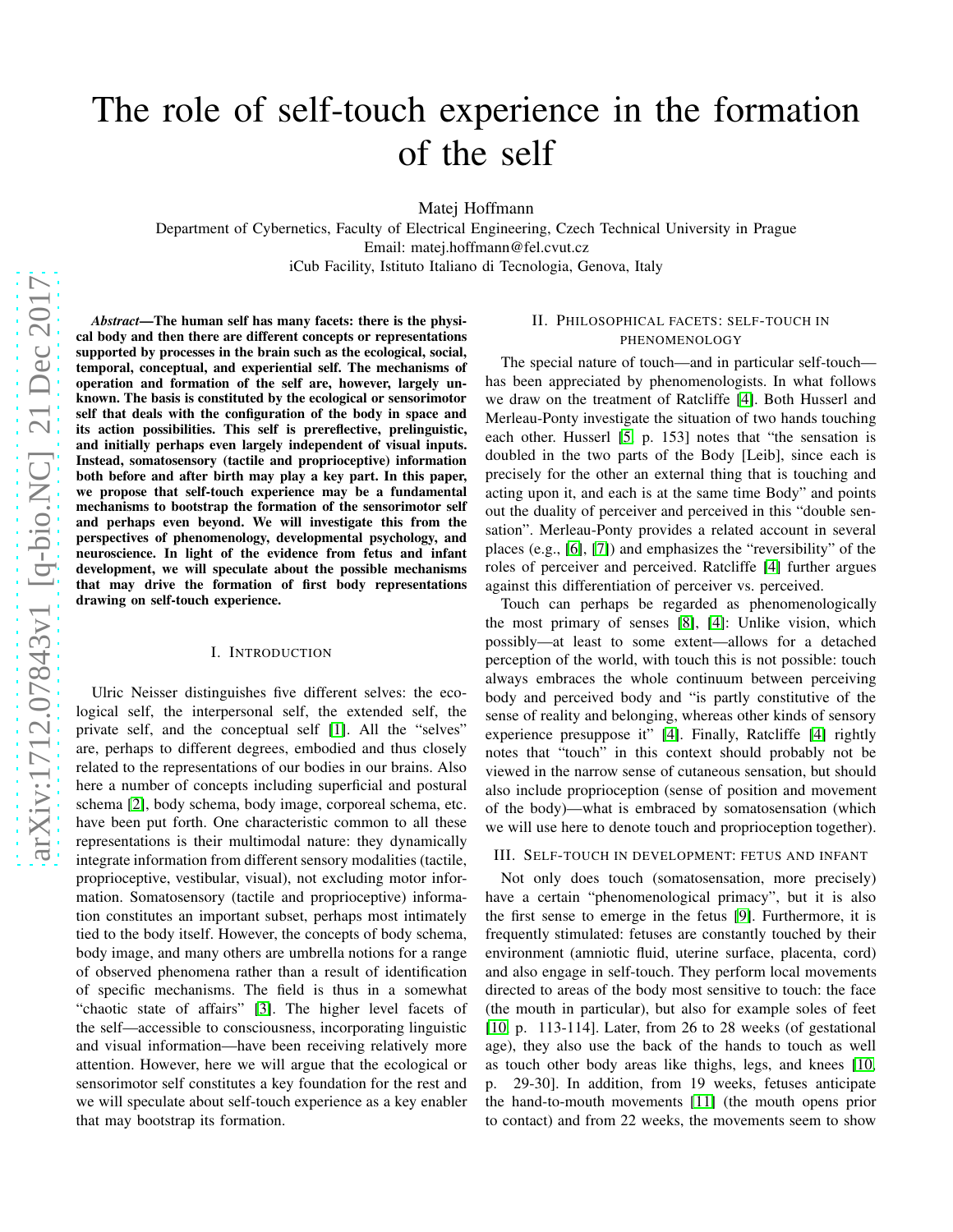the recognizable form of intentional actions, with kinematic patterns that depend on the goal of the action (toward mouth vs. toward eyes) [\[12\]](#page-3-11). Next to local movements toward the body and the somatosensory stimulation induced, Piontelli [\[10,](#page-3-9) p. 115] further speculates that "turbulent general movements, with their often complete rotations (especially during the early stages of pregnancy), probably endow fetuses with a sense of their bodies in space." Here, vestibular inputs may complement the information from touch and proprioception.

Birth obviously brings about a major disruption of the equilibrium that was reached in the womb: the constrained aquatic environment is suddenly replaced by an aerial one, with gravity playing a major part. Nevertheless, hand-mouth coordination continues to develop after birth (e.g., [\[13\]](#page-3-12)). Also, Thomas et al. [\[14\]](#page-3-13), biweekly recording resting alert infants from birth to 6 months of age, show that infants do frequently touch their bodies, with a rostro-caudal progression as they grow older: Head and trunk contacts are more frequent in the beginning, followed by more caudal body locations including hips, then legs, and eventually the feet. Rochat [\[15\]](#page-3-14), [\[16\]](#page-3-15) also discusses a "two-month revolution": the emergence of a more contemplative stance taken by infants in their attention to events and things, correlated with a sudden increase in the time the infant spends awake and alert [\[17\]](#page-3-16).

In order to gain some insight into how much "functional body knowledge" the infants have at different ages, Lockman et al. invented an experimental paradigm whereby vibrating stimuli (buzzers) are attached to different body parts and the infant's responses—e.g., movement of a stimulated body part or reaching action toward the buzzer—are observed [\[18\]](#page-3-17), [\[19\]](#page-3-18), [\[20\]](#page-3-19). The results indicate that there is dramatic development in particular in the period between 3 and 8 months of age.

#### IV. SELF-TOUCH AND THE BRAIN

<span id="page-1-0"></span>The development of brain circuits is obviously another key determinant of the construction of the "self" in the fetus, infant, and child. Tau and Peterson [\[21\]](#page-3-20) provide an excellent survey of the processes and their timing in this period (neural proliferation and migration, apoptosis, synaptogenesis, and myelination). Relating specifically to the processing of somatosensation, around 18-22 weeks, neurons receiving preliminary afferent inputs from the somatosensory thalamus are located on the subplate (a transient embryonic cortical layer). Synaptic connections here serve as placeholders ahead of later connections for thalamocortical neurons [\[21\]](#page-3-20) (for more details on these see [\[22\]](#page-3-21)). Milh et al. [\[23\]](#page-3-22) show in premature neonates that spontaneous movements give rise to stimulation in the somatosensory cortex in a somatotopic manner.

The early period after birth represents a time of dramatic change in brain structure and function. Next to massive overall growth of brain volume, the perinatal and postnatal brain development features also the onset of myelination and striking development (but also pruning) of gray matter connections, especially in the sensorimotor and visual cortices [\[21\]](#page-3-20). Experience (or activity-dependent factors) starts playing a more prominent function in the shaping of neural circuitry [\[24\]](#page-3-23), [\[21\]](#page-3-20).

While primary cortical areas (including motor, somatosensory, visual, and auditory cortices) can be identified, association cortices are less clearly delineated in the newborn brain [\[21\]](#page-3-20).

Around 2 months of age, there is a transition from the dominant control of behaviors by subcortical systems to higher order cortical systems [\[25\]](#page-3-24). PET imaging studies suggest that subcortical regions and the sensorimotor cortex are the most metabolically active brain regions in neonates younger than 5 weeks; by 3 months of age, metabolic activity then increases in parietal, temporal, and dorsolateral occipital cortices [\[26\]](#page-3-25), [\[27\]](#page-3-26). These facts may be in line with (or even bring about) the "two-month revolution" in infant behavior reported above.

All the above mentioned facts suggest that already the prenatal brain should be able to perceive stimulations arising from events pertaining to the body and its configuration. Higher-level or multimodal representations may possibly form somewhat later in the course of the first year after birth, as these are thought to reside in association cortices (in particular posterior parietal areas). It is unclear whether the self-touch events play a special part in the "learning of a body model". Interestingly, albeit in adult monkey brain, Sakata et al. [\[28\]](#page-3-27) found neurons in area 5 of the parietal cortex that responded specifically to self-touch: "matching neurons', because the 'best' stimulus for them was to bring a part of a limb in contact with a part of another limb or the trunk, as if to match two body regions to each other." The response was elicited only in specific body configurations (as perceived through proprioceptive afference) and only if the corresponding tactile stimulation was present.

## V. MECHANISMS OF LEARNING A BODY MODEL FROM SELF-TOUCH

Perhaps the redundant information induced by the self-touch configurations in the proprioceptive-tactile space (or motorproprioceptive-tactile-visual if the whole system is considered and the body part is visible) may facilitate learning about the body in space. Rochat [\[29\]](#page-3-28) writes: "By 2-3 months, infants engage in exploration of their own body as it moves and acts in the environment. They babble and touch their own body, attracted and actively involved in investigating the rich intermodal redundancies, temporal contingencies, and spatial congruence of self-perception." In Piaget's view, in this period (from birth to about 9 months), "as yet, no constant relation exists between visual and buccal space or between tactile and visual space. True, auditory and visual space are already coordinated, as are buccal and tactile space, but no total and abstract space encompasses all the others." Then, Piaget proposes prehension (grasping) as a key enabler to connect visual space to tactile and gustatory space [\[30\]](#page-3-29).

Neither the mechanisms of this developmental process nor the operation of the body models are clear. Below we first discuss the relationship between reaching to external (visual) targets and reaching to own body. Then we review the mathematical treatment of inferring the dimensionality of space (or body in space) from sensorimotor contingencies. Finally, we review robotic models thereof.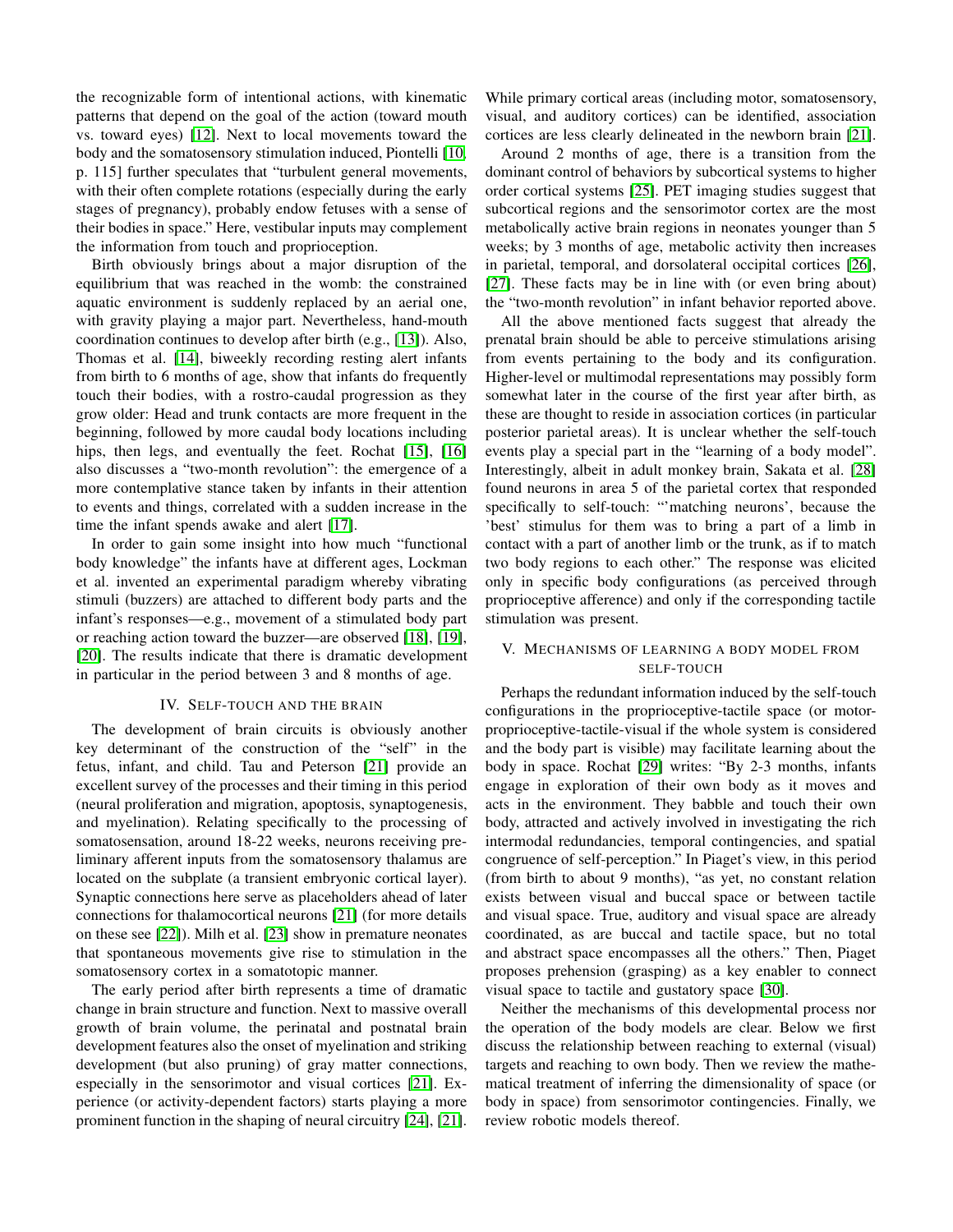#### *A. Reaching to visual targets vs. reaching to the body*

Goal-directed reaching begins to develop only slightly later than multisensory processing, at roughly 5 months of age. While a full account is out of the scope of this paper, we want to point out the implications on reaching to one's own body. As reviewed in [\[31\]](#page-3-30) for example, researchers initially concentrated on the role of vision in guiding the arm toward a target object. Since the late 1990s they have started investigating reaching as the product of multiple interacting subsystems, with important parts played by the motor system, proprioception, and the whole embodiment and dynamics of the infant in general (e.g., [\[32\]](#page-3-31), [\[33\]](#page-3-32)). Localizing targets on the own body is special in two respects: (i) the body that is used to act on the environment itself becomes a target; (ii) for certain targets, the process bypasses vision. More precisely, it has to do so in the case of non-visible targets like on the face; and it may do so with other targets, relying on somatosensory information only. While both types of encoding—visual (sometimes called extrinsic) as well as postural (intrinsic)—were found in different regions in the parietal cortex (e.g., [\[34\]](#page-3-33)), the developmental trajectory is unclear. In particular, does reaching for somatosensory targets on the body develop first and separately from reaching to visual targets in external peripersonal space? How do these systems interact and what do they share? Heed et al. [\[35\]](#page-3-34) provide a survey of possible architectures that could support the remapping needed for action towards a tactile stimulus (from skin-based to external reference frame). In adults, coordinates drawing on vision (eye-centered or gaze-centered) seem to be involved even when processing targets on the body [\[36\]](#page-3-35), [\[37\]](#page-3-36). However, considering that vision continues to develop in early infancy, it is also possible to think that localization of the body in space may first be established relying on somatosensory inputs, and this representation may later be shaped or overridden by a vision-based encoding.

## *B. Inferring the body in 3D space from self-touch*

One particular theoretical problem is extracting the dimensionality of external space (which is 3-dimensional) without prior knowledge from high-dimensional multimodal sensory or sensory-motor data. Work on this topic goes back to Poincaré [\[38\]](#page-3-37) who showed that an arm with n degrees of freedom equipped with encoders and with the end-effector fixed in space can through movement infer the dimensionality of external space from the real dimensionality of the proprioceptive signal spaces (as it moves in the joint space, keeping the end-effector fixed). This was followed up more recently by considering active agents collecting sensorimotor experience [\[39\]](#page-3-38), [\[40\]](#page-3-39), [\[41\]](#page-3-40). Roschin et al. [\[42\]](#page-3-41) proposed a model specifically addressing a self-touch scenario, fusing tactile and proprioceptive information.

## *C. Embodied brain models and self-touching robots*

The models reviewed in the previous section have a theoretical nature and speak mostly to the question of whether extracting 3D space and a spatial representation of the body in this space is theoretically possible. However, they do not imply that these mechanisms are used by biological organisms and their neural systems. To this end, embodied brain models are necessary. Yamada, Kuniyoshi et al. have addressed fetal development, including touch and the formation of somatosensory representations, in a series of fetal simulators coupled with brain models, culminating in [\[43\]](#page-3-42). We have pursued a similar approach targeting early postnatal development in the iCub humanoid robot: representations of the tactile space [\[44\]](#page-3-43) and a preliminary attempt toward a proprioceptive representation [\[45\]](#page-3-44) were learned in a bottom-up fashion using selforganizing maps. The next steps will involve connecting these modalities using self-touch (already implemented in the robot relying thus far on engineered modules [\[46\]](#page-3-45)).

#### VI. DISCUSSION AND CONCLUSION

The treatment of self-touch by phenomenologists suggests a special role that these events may play in the formation of the different types of the self, including the experiential self. In the rest of the paper, we focused on the sensorimotor self only though. The redundant information induced by self-touch configurations in the proprioceptive-tactile space (or motorproprioceptive-tactile-visual if the whole system is considered and the body part is visible) should suffice to facilitate learning about the body in space. Furthermore, as the self-touch (or double-touch) configurations are unique—with tactile stimulation on two different body parts and only in specific joint configurations—they might constitute a "contingent stimulus", associated with a reward or neuromodulation that bootstraps learning. Observations of fetal and infant behavior (Section [III\)](#page-0-0) evidence frequent spontaneous self-touch events both before and after birth. In Section [IV,](#page-1-0) we reviewed some of the facts about the readiness of the sensory and nervous system to process self-touch at different periods of development. Putting this together, we speculate that self-touch experience in the womb probably contributes to the formation of primary somatosensory representations. The anticipation of hand-tomouth movements indicates also first instances of body models that span multiple modalities. However, the formation of more holistic multimodal representations of the body in space occurs probably only after birth, in particular from about 2-3 months. The evidence supporting this claim includes: (i) the perinatal period involves dramatic changes to the body itself, the environment it is in, and brain development, which makes a "transfer" of a body model unlikely; (ii) the representations of the body in space are believed to reside in the association areas of posterior parietal cortex, which are developing mostly after birth and later than unimodal areas; (iii) cortical control of movement is also taking over from around 2 months after birth. This hypothesis is in line with our observations when attaching buzzers to infant body parts, whereby there is dramatic development in particular in the period between 3 and 8 months of age [\[18\]](#page-3-17), [\[19\]](#page-3-18), [\[20\]](#page-3-19). Finally, computational models corroborate the possibility that a model of the body in space can be extracted from somatosensory (or motorsomatosensory) information only. Embodied brain and robotic